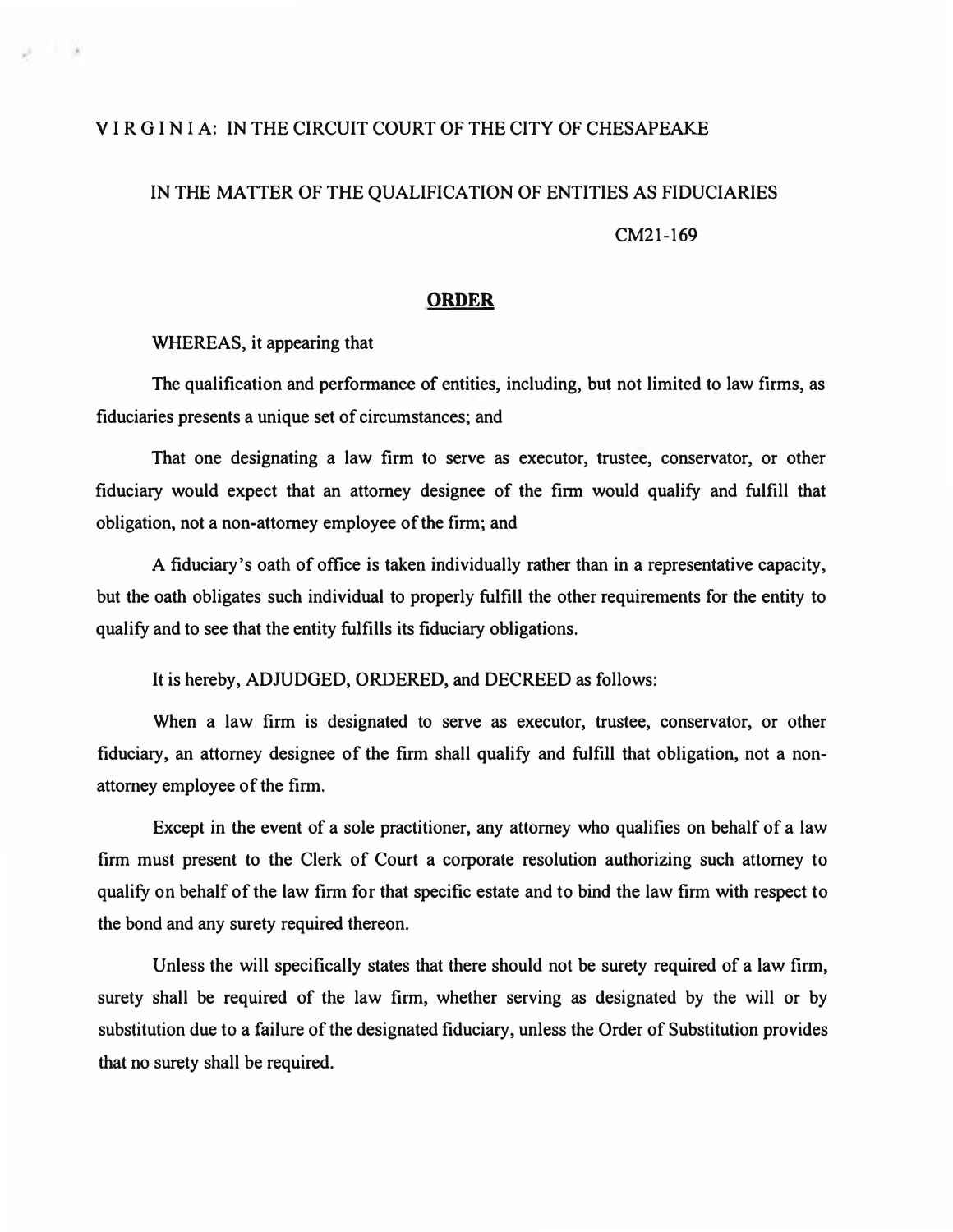**In the case of qualification of a corporate entity other than a law firm, the individual who qualifies on behalf of such entity must be either the president, a managing member, other officer, manager, or supervisor authorized by a corporate resolution of the entity and must submit a corporate resolution specifically binding the entity on the bond/surety in the same manner as an attorney qualifying on behalf of a law firm. Alternatively, such corporate entity may submit a corporate resolution generally authorizing said individual(s) to qualify on behalf of the entity and bind the entity with respect to any bond and the surety required thereon, as well as a separate form<sup>1</sup>for each matter in which the individual seeks to qualify, signed by the qualifying individual, making reference to (1) the corporate resolution authorizing the individual to bind the entity; and (2) the specific matter in which the individual is qualifying.** 

**Other than the oath of office, qualification forms shall be signed in the name of the qualifying entity by the designee.** 

**If the foregoing requirements are properly met, then inventory and accounting forms submitted to the Court through the Commissioner of Accounts may be signed on behalf of the entity by anyone authorized** *(e.g.,* **treasurer or controller) by the managing attorney or other managing officer of the qualifying entity.** 

**IT IS SO ORDERED.** 

**ENTERED:** 

 $\frac{May-27,021}{1}$ 

John **D.** Brown, Chief Judge

<sup>&</sup>lt;sup>1</sup> A template of such form is attached hereto.